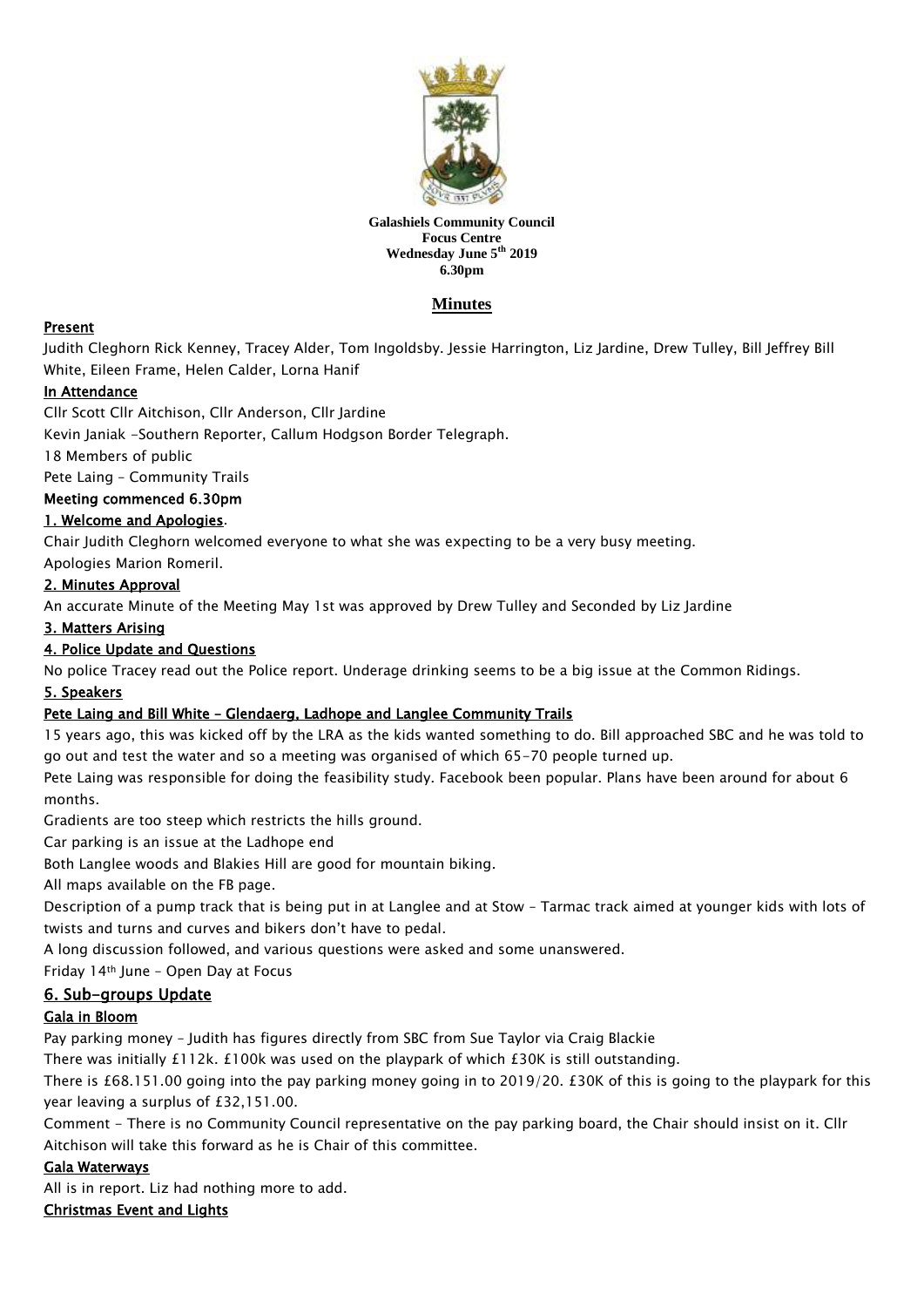Voting system for the Localities Bids was appalling and shambolic. A week extension has been given and now postal votes need to be back by 14th June.

QA How much has the mess cost SBC Administration to put all this together?

### 7. Chairs Comments

### 8. Treasurers Update

More money has just within the last hour been added to the Christmas Lights and Event Group account. Available to Community Council £524.91.

Wreath for last year's remembrance has finally been paid £34

### 9. Secretary's Update

Tracey addressed Cllr Aitchison in connection with the review board which is coming in to fruition in August. Way back in at the beginning of April I emailed you on behalf of Judith and I after receiving an email about a review panel who would be responsible for overseeing the decisions concerning Community Councils.

We asked if you would meet with us to discuss why a review group was necessary before we made any commitment to anyone joining such a group and our main question was there a need for yet another group?

However, you never came back to us to arrange a meeting, so we are still waiting for that question to be answered. I'm not sure if anyone agrees but each Community Council is different and I think it's about time we were able to make some of our own decisions, for the past 13 years the only thing that has been changed is a few minor adjustments to the Community Council Constitution and If I remember correctly that had to be amended as none of the volunteer members agreed to the time that was set for office bearers to remain in power and the most concern was what would happen if an Office Bearer could not be revoted back in Office and no one came forward to want to do that particular job? because let's face it there is never no storming of the building to fight for positions …We were told we could employ an outsider …..but on a Grant of £1780 which hasn't changed in years how do we employ someone and pay them with what ?…

I won't keep you but just wanted also to add about adhering to the public pound… surely it is up to the Community Council if we hand over £51 to i.e. the foodbank and not having to justify that we went over by £1.01 because we are only allowed to make donations of £49.99 in one single transaction. This need looking at.

Before this meeting of the Area Partnership takes place on 27th June we need to decide if we want to send a member of our Community Council to sit on the review team that is hoping to get underway in August that Sandy will be chairing. This must be logged with Jenny Wilkinson by me by 14th June so a decision needs making tonight. Judith has attended the area partnership meetings representing our Community Council and we can only send one person, but this person will go forward to represent the Eildon Area if picked. However as I was told yesterday if there is more than one candidate from the Eildon area that is including the other cc's in this area then candidates will be put in order of preference and the person at the top will be picked followed by a sub member in case the chosen candidate cannot attend at any given time…… big question who is going to pick the best candidate for the job from those who have been put forward? Tracey said as far as she is concerned there is only one person for the job and that in her opinion is Judith. All agreed. Cllr Aitchison agreed to take everything on board and hopefully when the review board starts all these issues can be looked at.

### 10. Vice Chairs update / Planning and Licensing

Rick went through his report highlighting key points in planning apps especially a recent application from Forest Direct about the felling of trees on Meigle Hill. There will be 31 weeks of traffic going through town removing logs. Asked if they can attend a meeting to explain the full extent of what will be going on.

Comment was made on the first of the planning applications.

#### 4th June 2019

Application Ref No: 19/00098/FUL

Proposal: Removal of Condition No 3 of planning application E170/95 to allow the sale of food goods at Units 2 and 3.

### Location: Unit 2 And 3 Comely Bank Mill Retail Park, Comely Bank Mill, Galashiels.

planning application from Nectar Asset Management still looking to remove condition 3 (that site is to be used for nonfood retailing) from the use of Comely Bank Mill Retail Park. The Community Council need to rethink this as this is going to change over the next 15 years. If car parking can be provided at these retail parks, then there should be no issue and food retailers should not be a problem. We must make Gala open for business. The local development plan should be looked at.

### 11. SBC Councillors Comments and questions